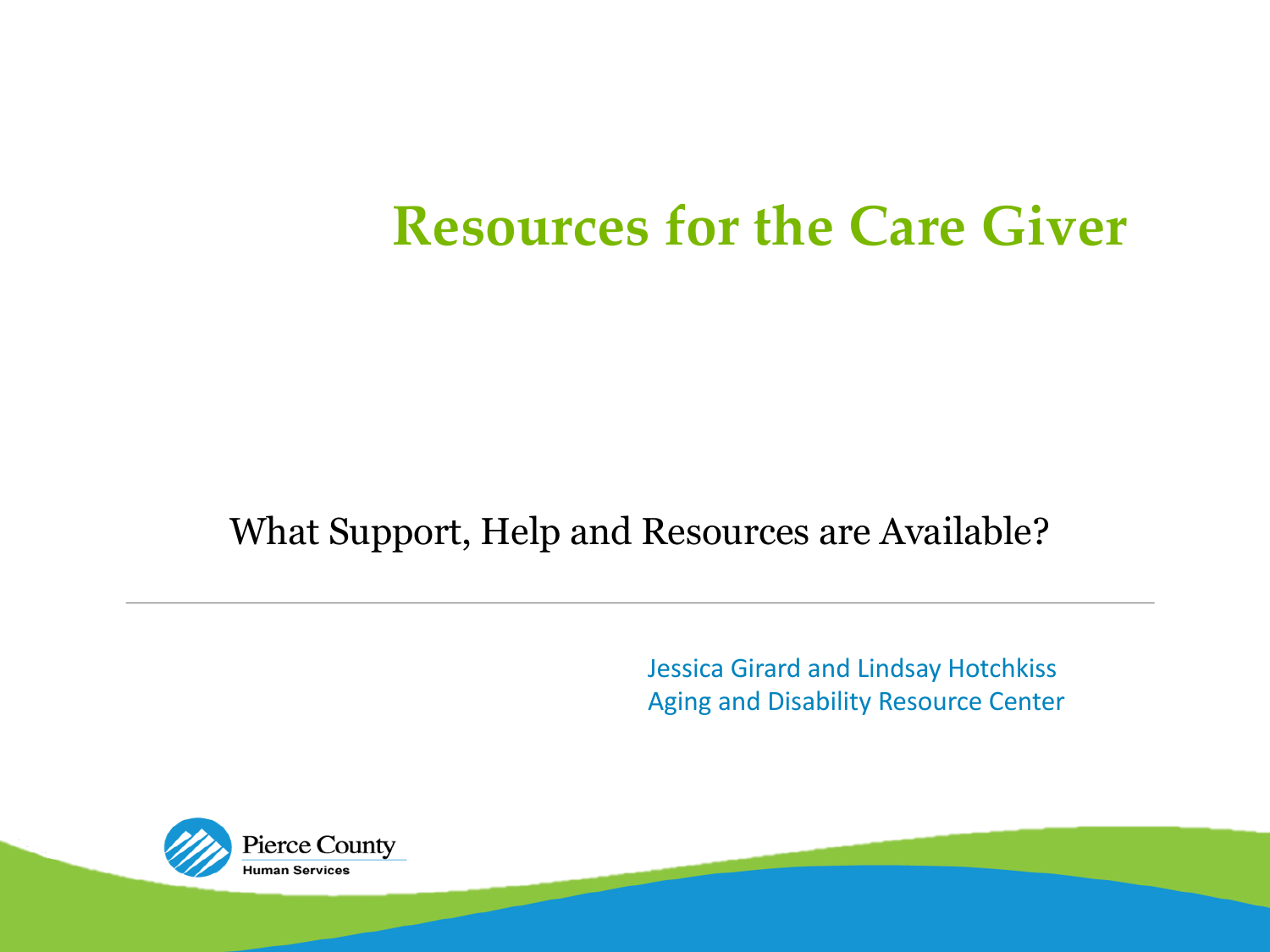## **Aging and Disability Resource Center**

# 253-798-4600



- ADRC has live staff that answer the phone Monday- Friday from 9-4
- Trained case managers that are able to answer most questions and provide resources in the community that may be able to meet your needs
- If they are not able to assist you over the phone, they will make a referral to a General Case Manager or to the Family Caregiver Support Program



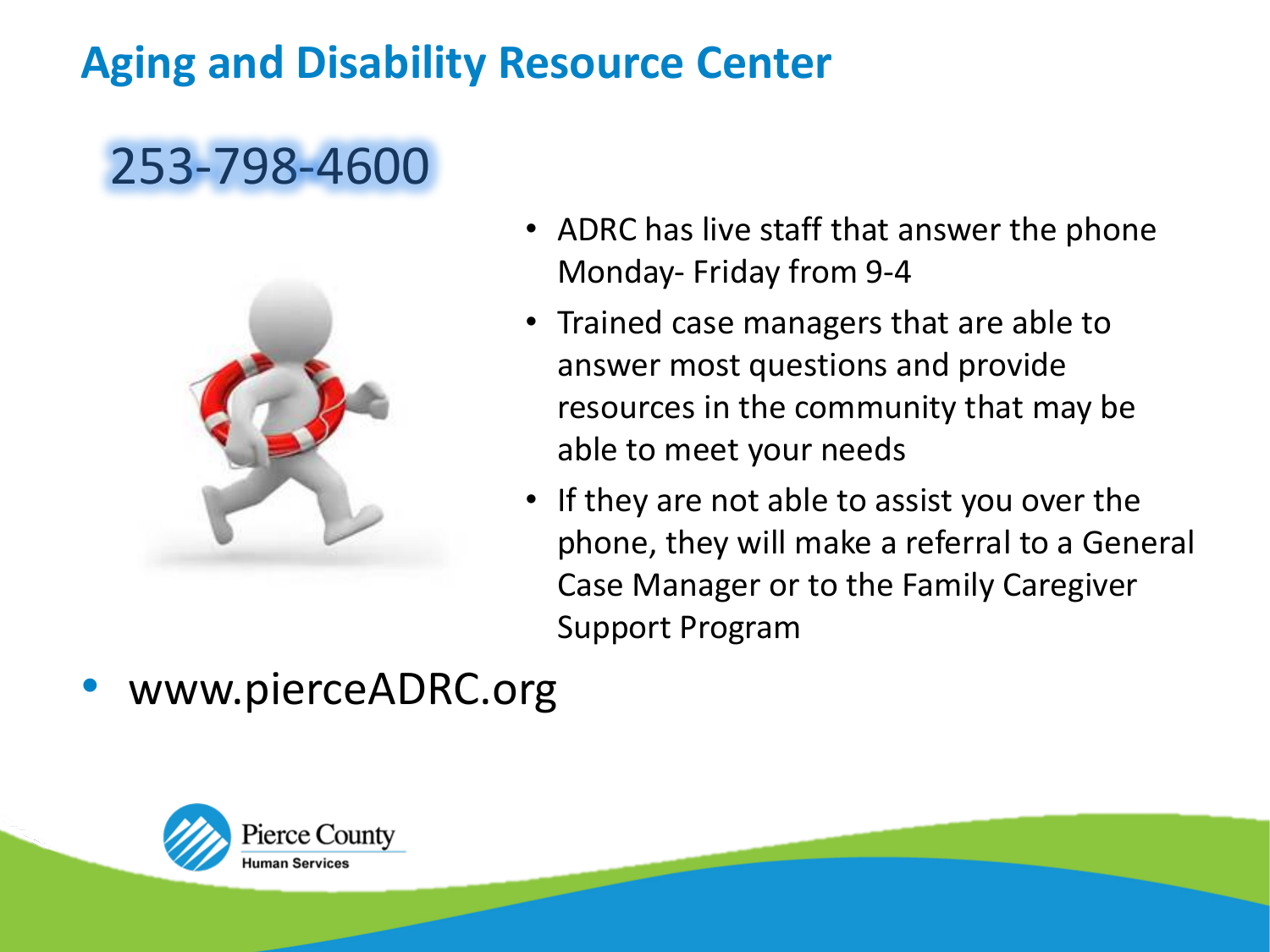## **Support for the Caregiver**



- Support Groups
	- A BIG HELP for people caring for people with Cancer and other diseases.
	- $-$  Consist of people who are currently going on a similar journey.



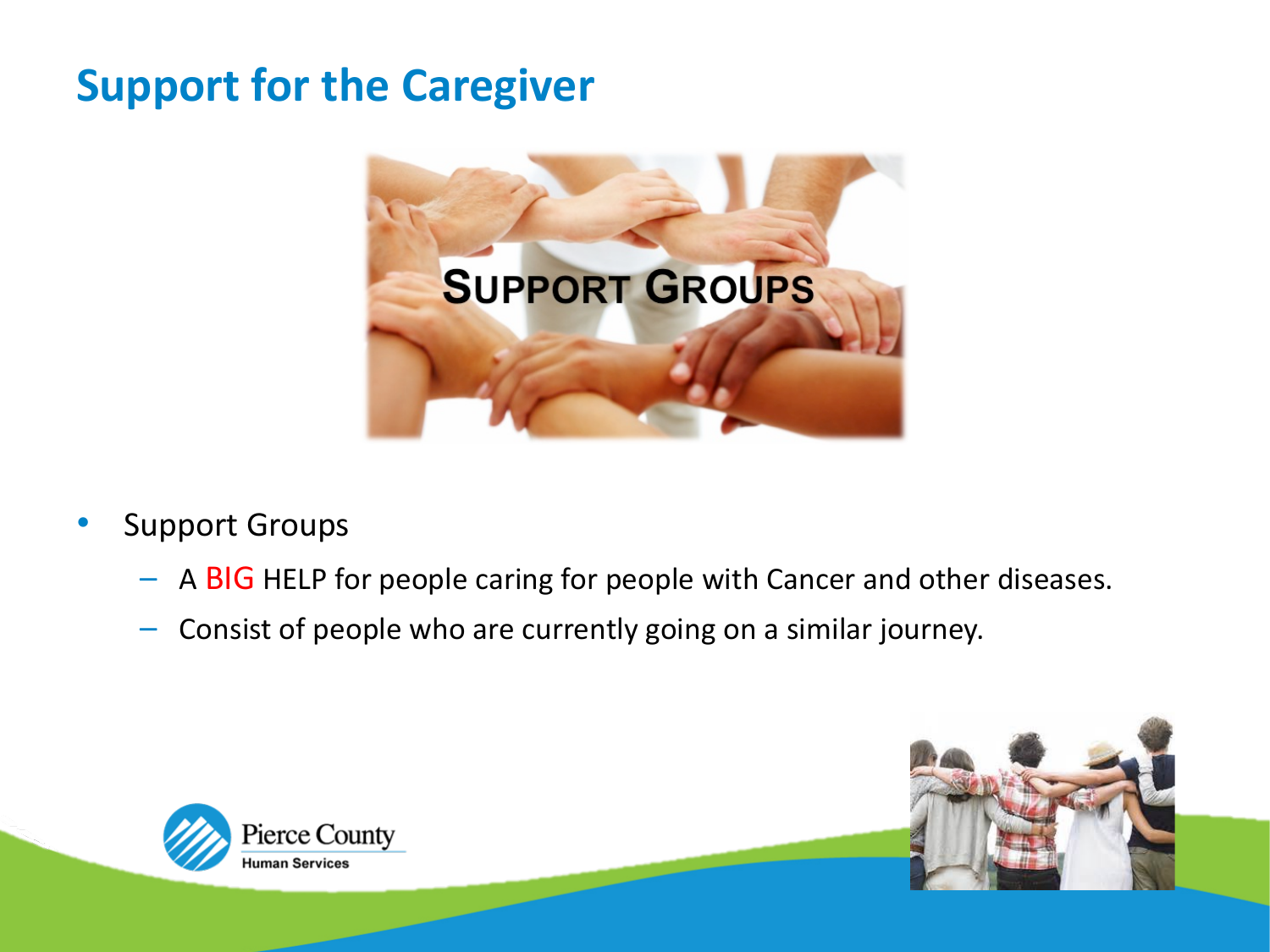### **Support for the Caregiver (cont'd)**

- Family Caregiver Support Program
	- This is a program that is run through Pierce County ADRC 253-798-4600
	- Case management designed to support the caregiver and help reduce the stress and burdens that can go with care giving
	- $-$  Potential services:
		- $\triangleright$  Caregiving Supplies
		- $\triangleright$  Lifeline Services/Safety Bracelet
		- $\triangleright$  Caregiver Training/Education
		- $\triangleright$  Caregiver Counseling
		- $\triangleright$  Caregiving self care classes
		- $\triangleright$  Respite Care



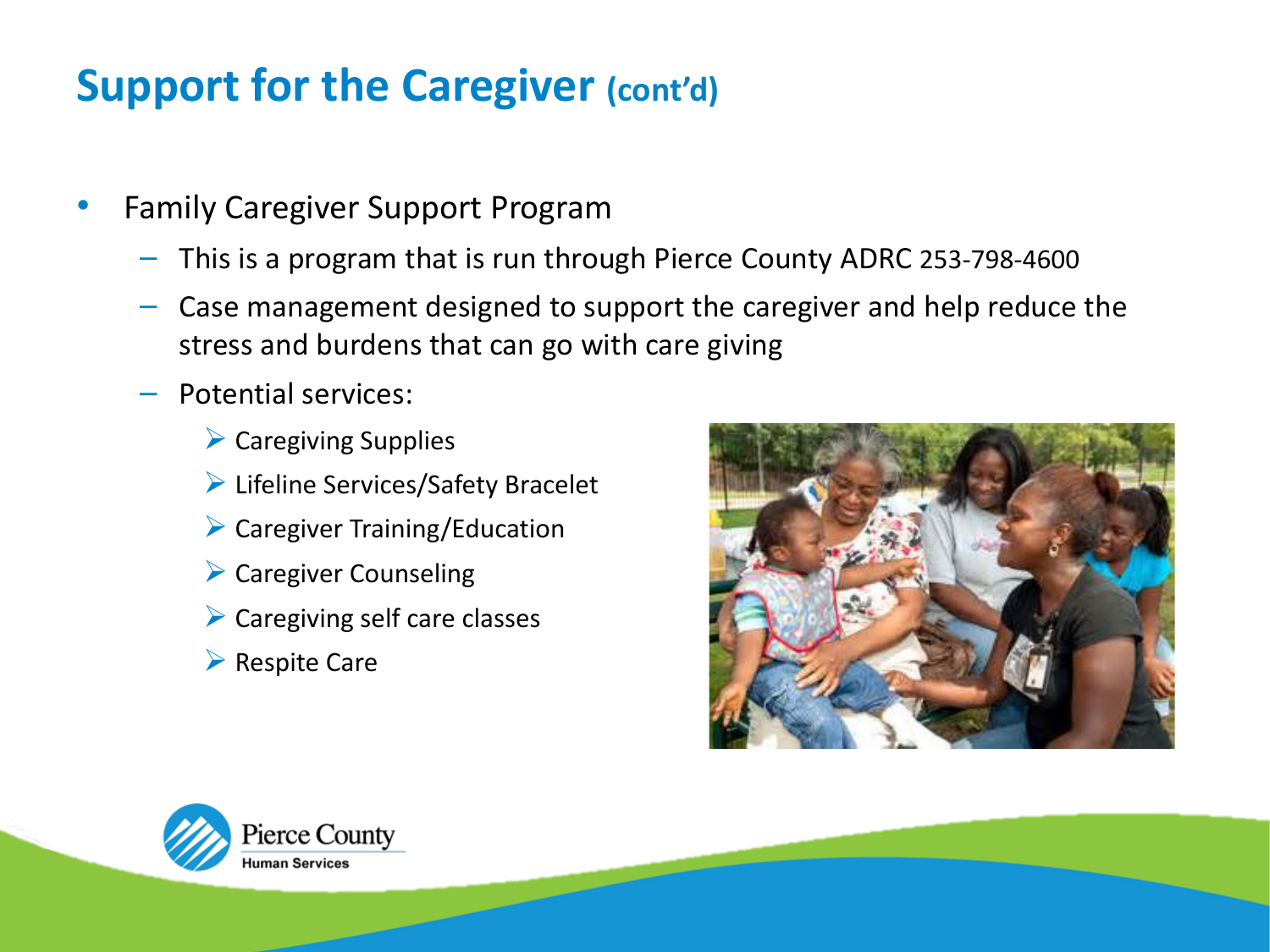### **Support for the Caregiver (cont'd)**

- Tailored Support for Older Adults
	- This is a Medicaid funded program that is run through Pierce County ADRC.
	- $-$  Case management designed to support the caregiver and or individual going through treatment
	- $-$  Potential services:
		- $\triangleright$  Caregiving Supplies
		- $\triangleright$  Lifeline Services/Safety Bracelet
		- $\triangleright$  Caregiver Training/Education
		- $\triangleright$  Caregiver Counseling
		- $\triangleright$  Caregiving self care classes
		- $\triangleright$  Respite Care or Personal assistance



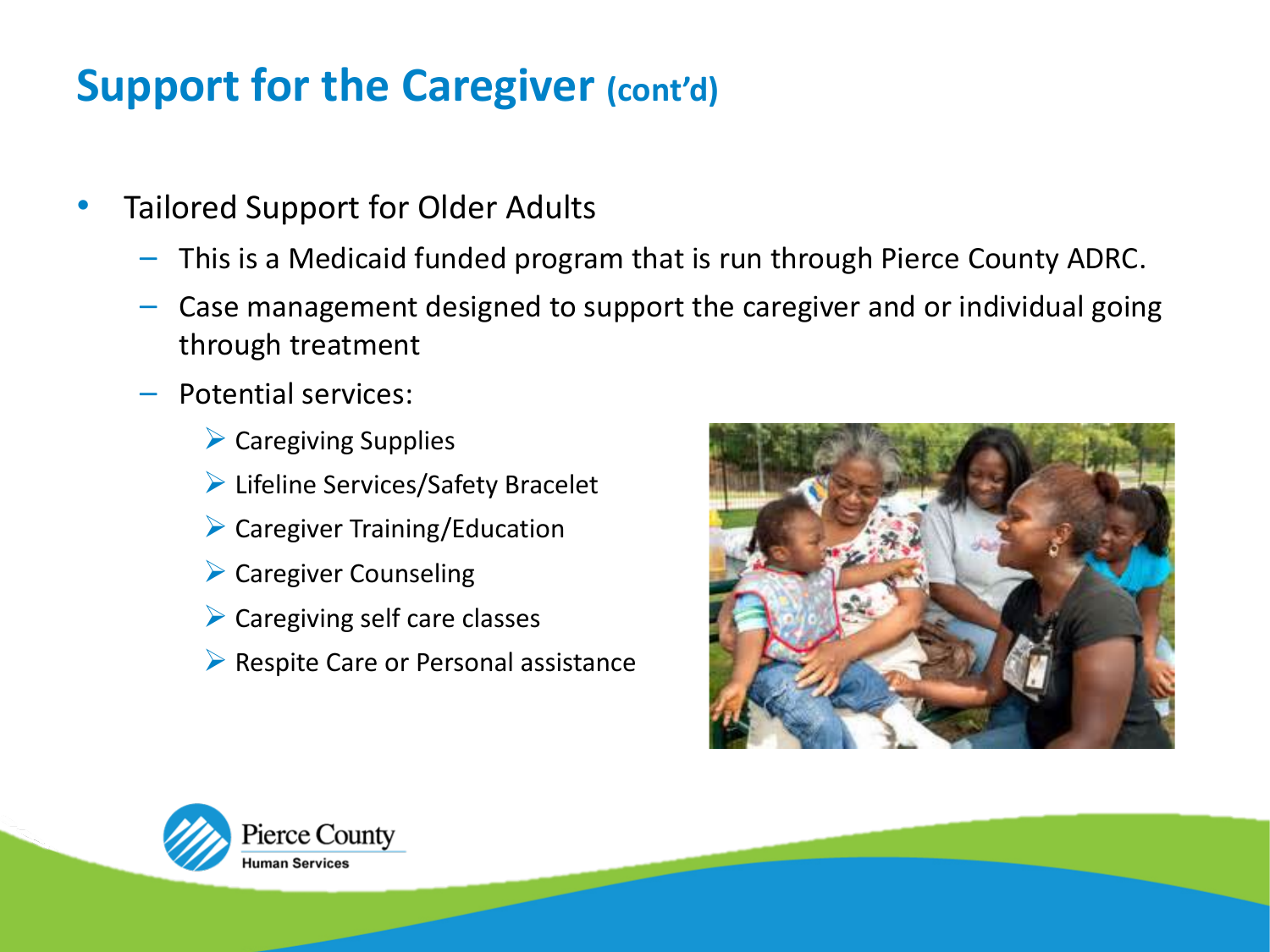#### **Geriatric Care Management (generally nurses and/or social workers)**

- **Assist** to navigate the healthcare and insurance maze
- **Advocate** in hospital and facility settings to manage crises and provide transitional care
- **Educate** family on prognoses and provide valuable information to make good decisions
- **Coordinate** care with a holistic approach and manage medications and care team members including physicians and therapists
- Mediate difficult family dynamics to facilitate good communication and honor clients' wishes



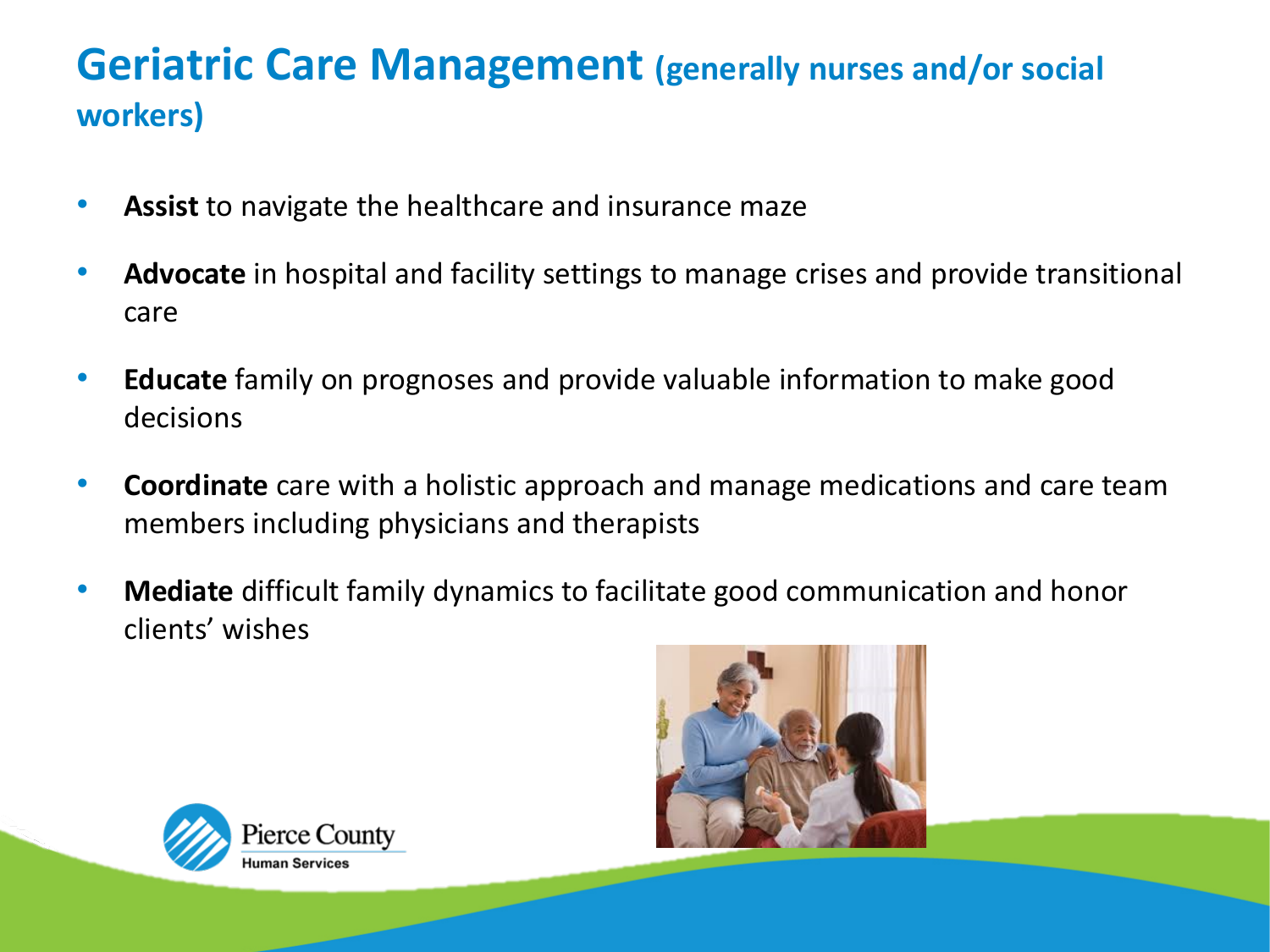## **There is More to Life Alert than the Button?**

- Basic pendant on a bracelet or wrist band to notify someone immediately if an issue occurs
- Pendants that can be used outside the home as well
- GPS trackers
- Fall Detectors
- **Medication Dispensers**
	- $-$  Including sensors that will alert someone if you haven't taken your medications
- You do NOT have to have a landline
- The unit can call a loved one first OR 911 immediately your preference



\*\*Each company has different services available



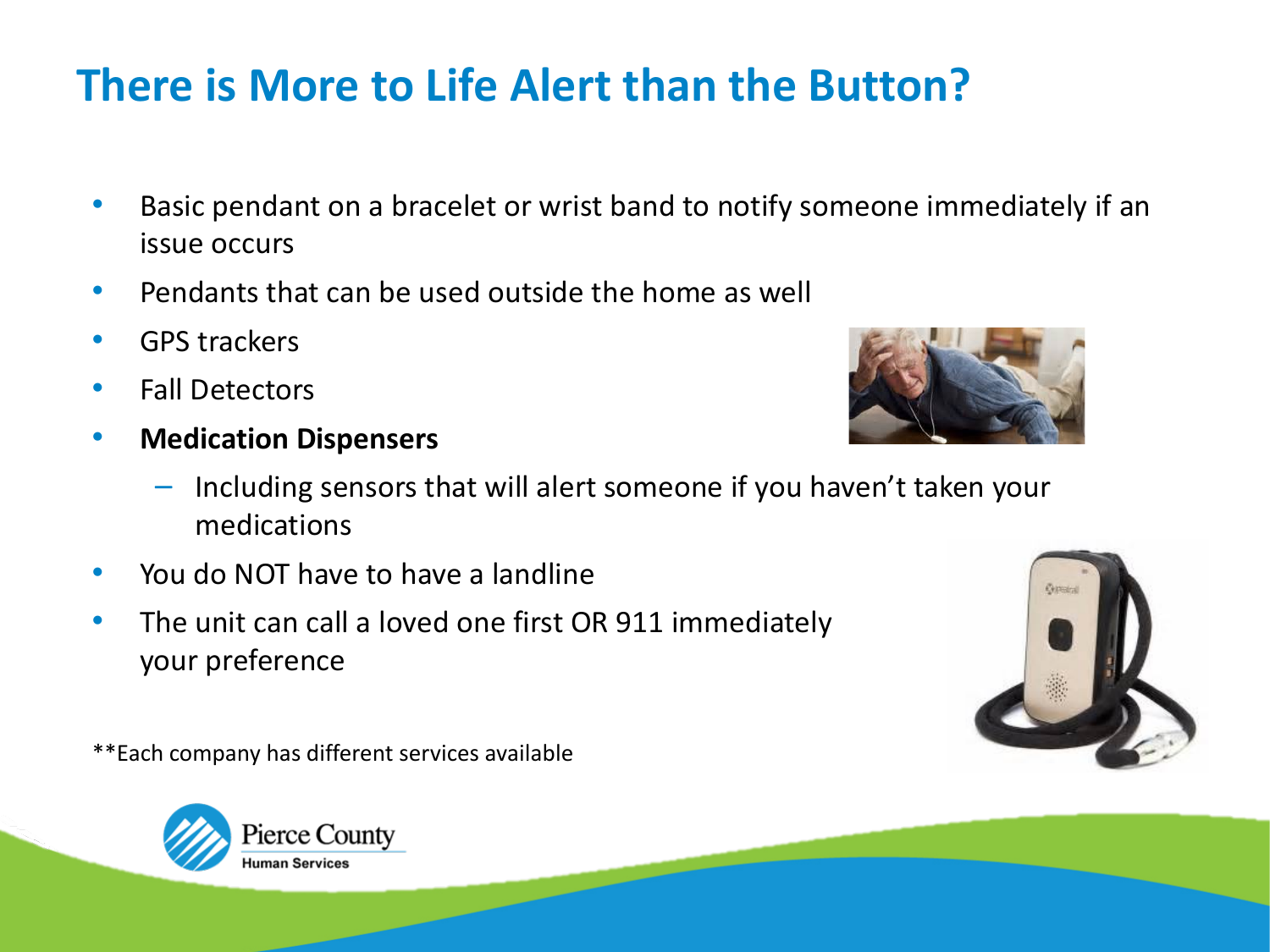## **Home Modifications**

• In order to keep your loved ones at home you may need to make some changes to your home to make it more accessible.



 $-$  Home Modification Companies

 $\triangleright$  Companies that specialize in making homes physically accessible

- CAPS Contractors-
	- $\triangleright$  Certified Aging In Place Specialists are contractors who have undergone extensive training in home remodeling for older adults and individuals with disabilities.

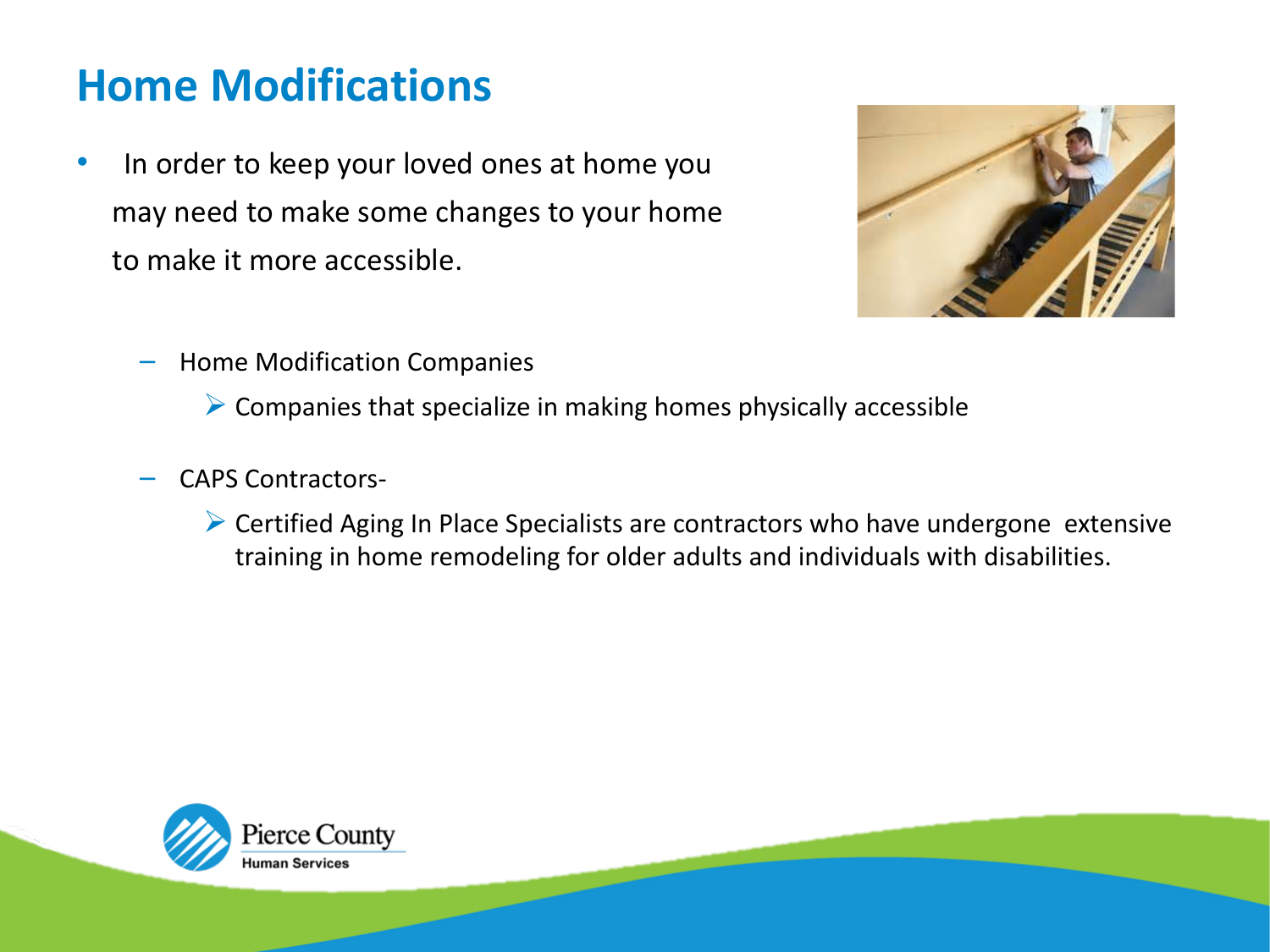## **Paying for Home Modifications**

- Minor/Major Home Repair programs through Pierce County or the City of Tacoma (No Lakewood or Bonney Lake)
	- These are income based programs that help repair/adapt their home
	- VERY generous in regards to income requirements
- Home Rehabilitation Loan Program (No City of Tacoma, Lakewood, or Bonney Lake)
	- Federally-funded loans of up to \$60,000 for low-income homeowners in Pierce County to improve their housing conditions.
- \*\*\*Disability Home Repairs\*\*\* (No City of Tacoma, Lakewood, or Bonney Lake)
	- The Americans with Disabilities Act Loan program provides loans of up to \$7,500. The loans are locked in at a 0% interest rate, and are forgiven in 7 years, provided the owner resides in the property as their primary residence for 7 years.



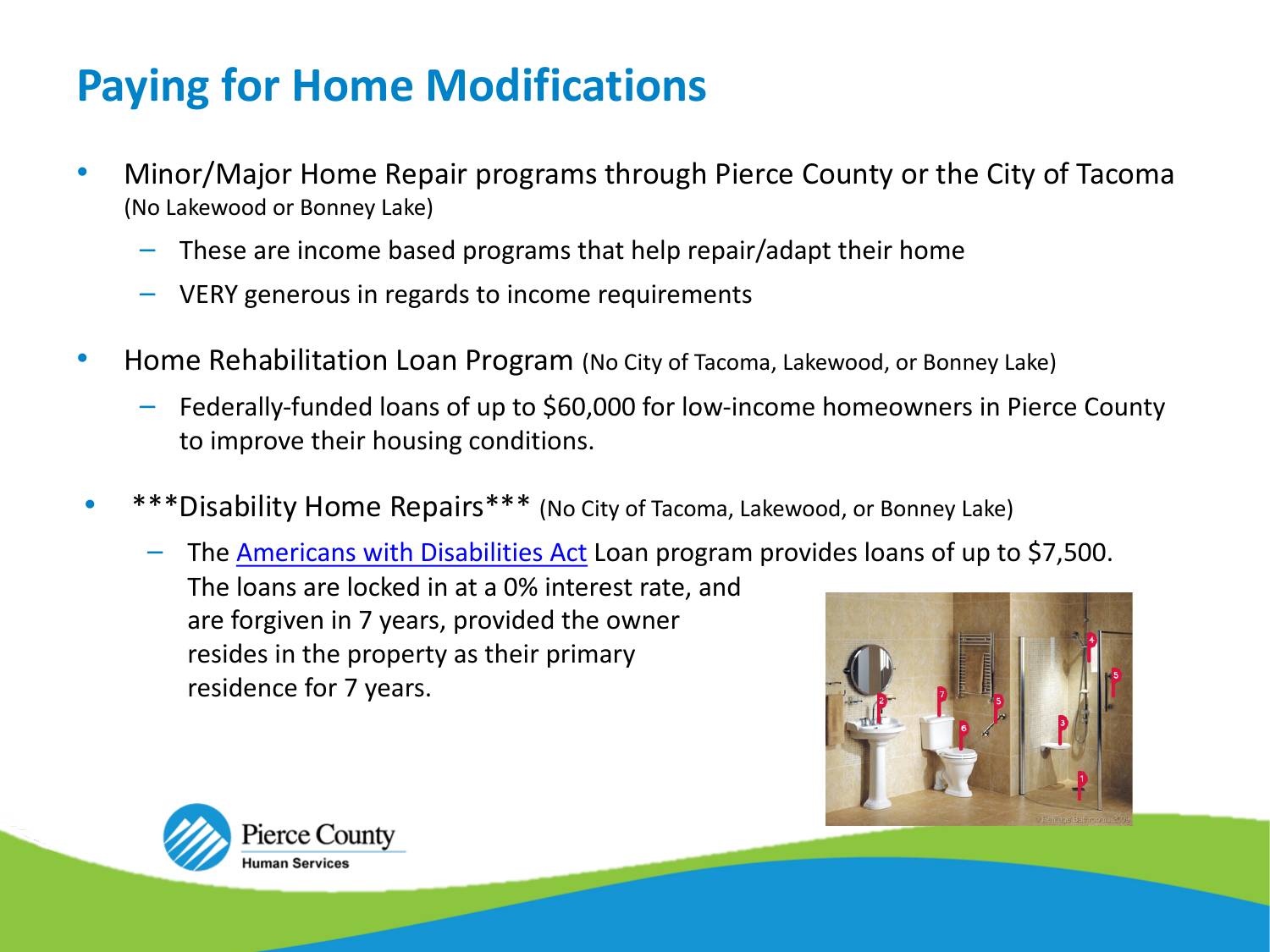## **Paying for Home Modifications (cont'd)**

- Rebuilding Together South Sound
	- Home modifications and *some* emergency fixes
	- Income based
- City of Lakewood



- $-$  The City of Lakewood housing repair programs provide 0% interest loans with payments deferred for up to 20 years to help qualifying homeowners make necessary repairs to maintain their homes.
- Programs include:
	- $\triangleright$  Housing Rehabilitation for accessibility improvements (up to \$75,000)
	- $\triangleright$  Major Home Repair (up to \$25,000)

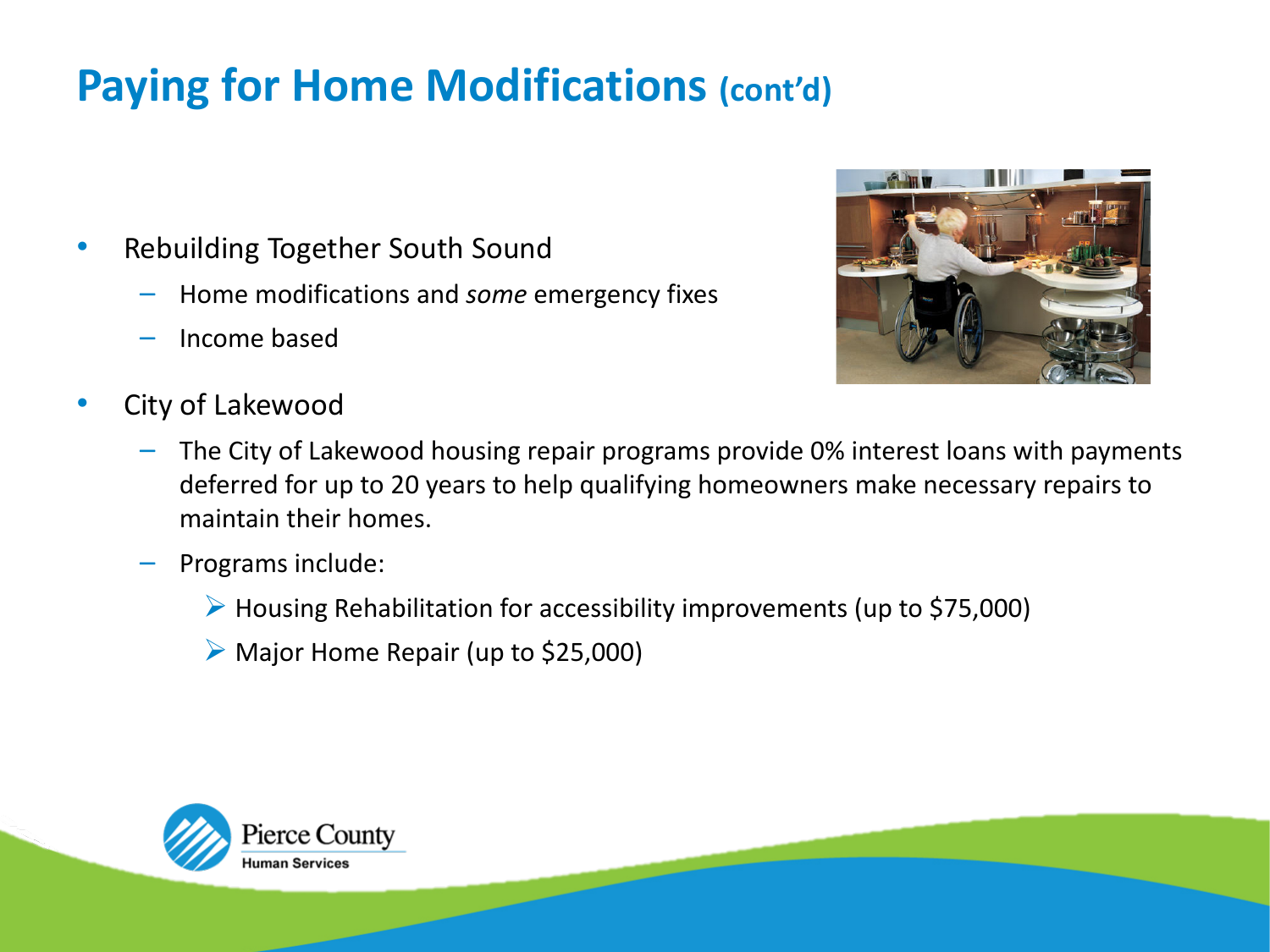#### **Transportation Assistance**

- Volunteer Chore/Senior Companion Program (through Catholic Community and Lutheran Community)
	- Volunteers drive their own cars and transport people places they need to go
	- $-$  You must able to get in and out of a car
- Regular Bus System
	- Free Travel Training available
	- Regional Reduced Fair card (\$1.25 cents each way)
- Pierce County Shuttle (\$1.25 each way)
	- Can be in a wheelchair
	- You must live on a bus line or within .75 miles of one and complete the assessment process



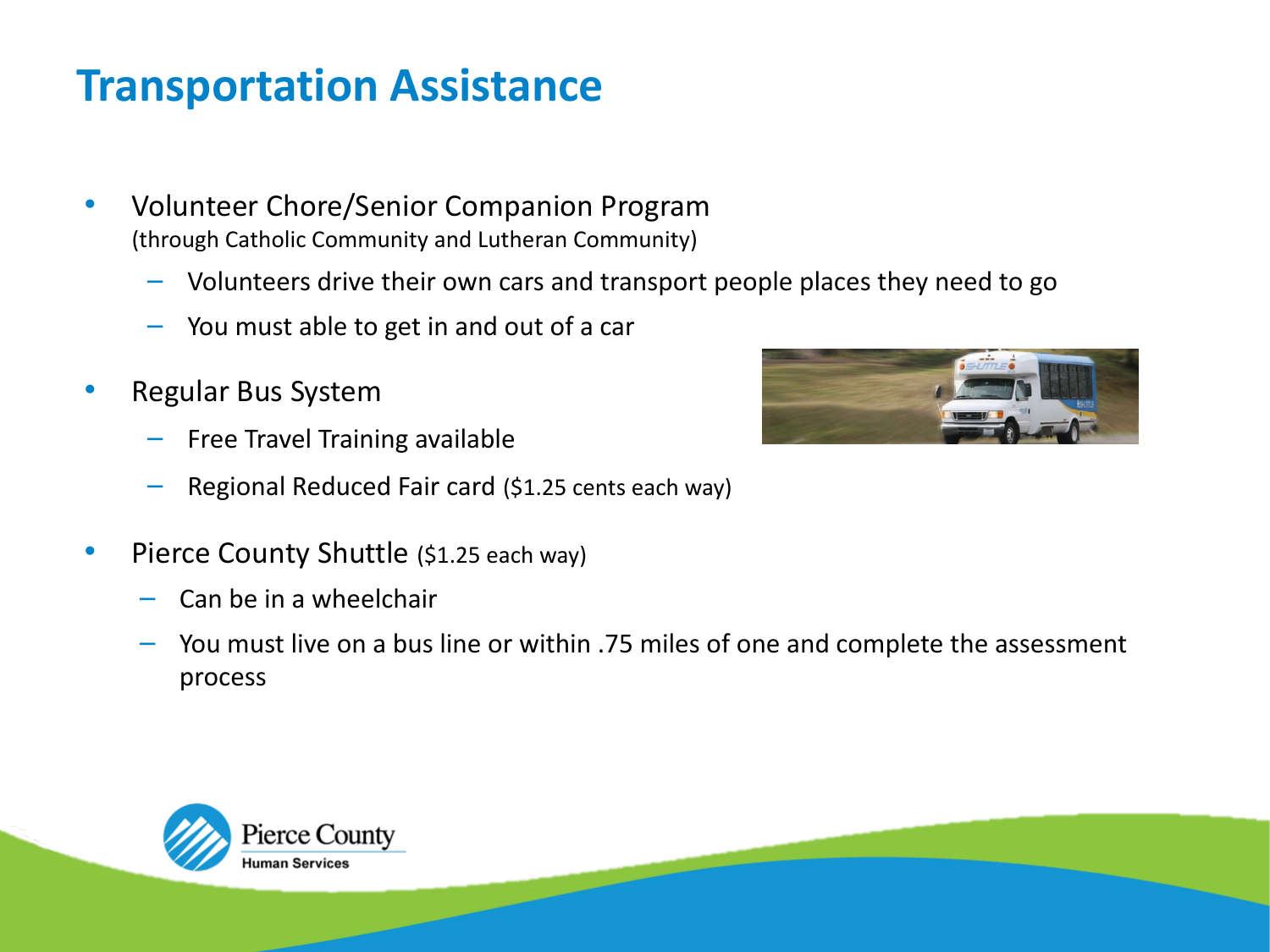#### **Transportation Assistance (Cont'd)**

- Paratransit
	- $-$  Free door-to-door service to medical appointments for people with Medicaid medical benefits or in home care benefits
- Taxi options
	- $-$  Taxis are a less expensive option for people who can still get into a car but have nobody to drive them.
	- They will transport wheelchairs



- Medical Transport options
	- These are primarily private pay options
	- They provide stretcher transportation for people who can no longer sit up
	- They can also provide medical staff if the client needs to be supervised during the ride